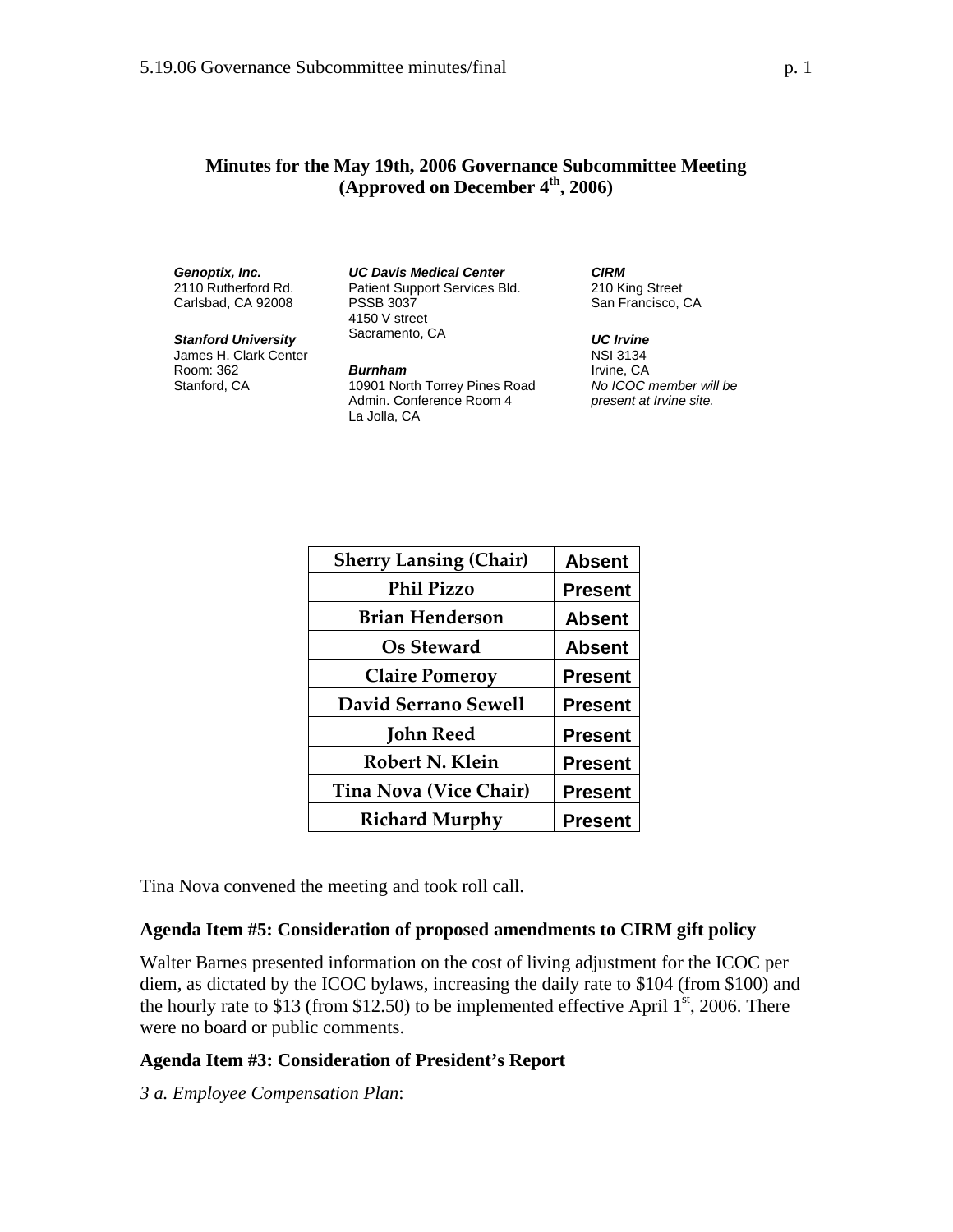Alexandra Campe introduced additional employee salary compensation index information for state of California, University of California, Radford, and Mercer data, as requested by the subcommittee members at their last meeting (March  $30<sup>th</sup>$ , 2006). Full benefit information was considered separately since all CIRM employees are "at will" and thus, entitled only to those benefits accorded other state employees. The state offers moving expenses but none of the other "perks" (i.e. car and housing allowances) that UC does.

Walter Barnes points out that a relocation expense policy was approved at the last Governance Subcommittee meeting.

Alexandra Campe reminded the subcommittee that CIRM is located in San Francisco, one of the highest cost of living areas in the country. The proposed changes as a result of the new data are as follows: 1) adding another salary level (level 8), 2) reducing minimum salary for all top tier positions, except the General Counsel, and 3) retaining the 50% spread. At a future meeting, a performance management program including merit increases and awards for exceptional work will be presented.

Preliminary discussion ensued about various merit award programs at UCSF, NIH and other institutions, but further discussion was postponed until a later meeting.

Richard Murphy asked if consideration was made for recruitment incentives, beyond moving expenses, and Alexandra replied there was not at that time.

Phil Pizzo suggested formulating a Compensation committee given how difficult it is to recruit top people to the Bay Area.

Zach Hall suggested that the Governance Subcommittee already functions as a Compensation Committee.

Richard Murphy asked if CIRM were prevented from bringing in outside sources (i.e. philanthropic) in exceptional cases when more compensation was needed to lure a particular candidate.

Robert Klein offered that the intent of benchmarking CIRM to the best institutions in California was to emulate all of their best practices in regards to hiring—as long as we do so with full disclosure. We also have factors like our court battle and our limited time horizon that are a disadvantage to us in recruiting.

Walter Barnes suggested that the CIRM team explore these hiring incentive concerns and come back to the subcommittee.

Motion: Phil Pizzo moved approval of the employee compensation policy, as presented; Bob Klein: second.

Claire Pomeroy expresses concern that the proposal doesn't adequately address the requests at the last meeting: 1) ranges remain very large, 2) preference to have a cutoff for review by the Governance Subcommittee on an individual basis within certain ranges, 3) some of the specific roles (Chief Communications Officer) seem particularly high vis a vis other state agencies, and 4) comparators on scope and role of jobs are still not accurate.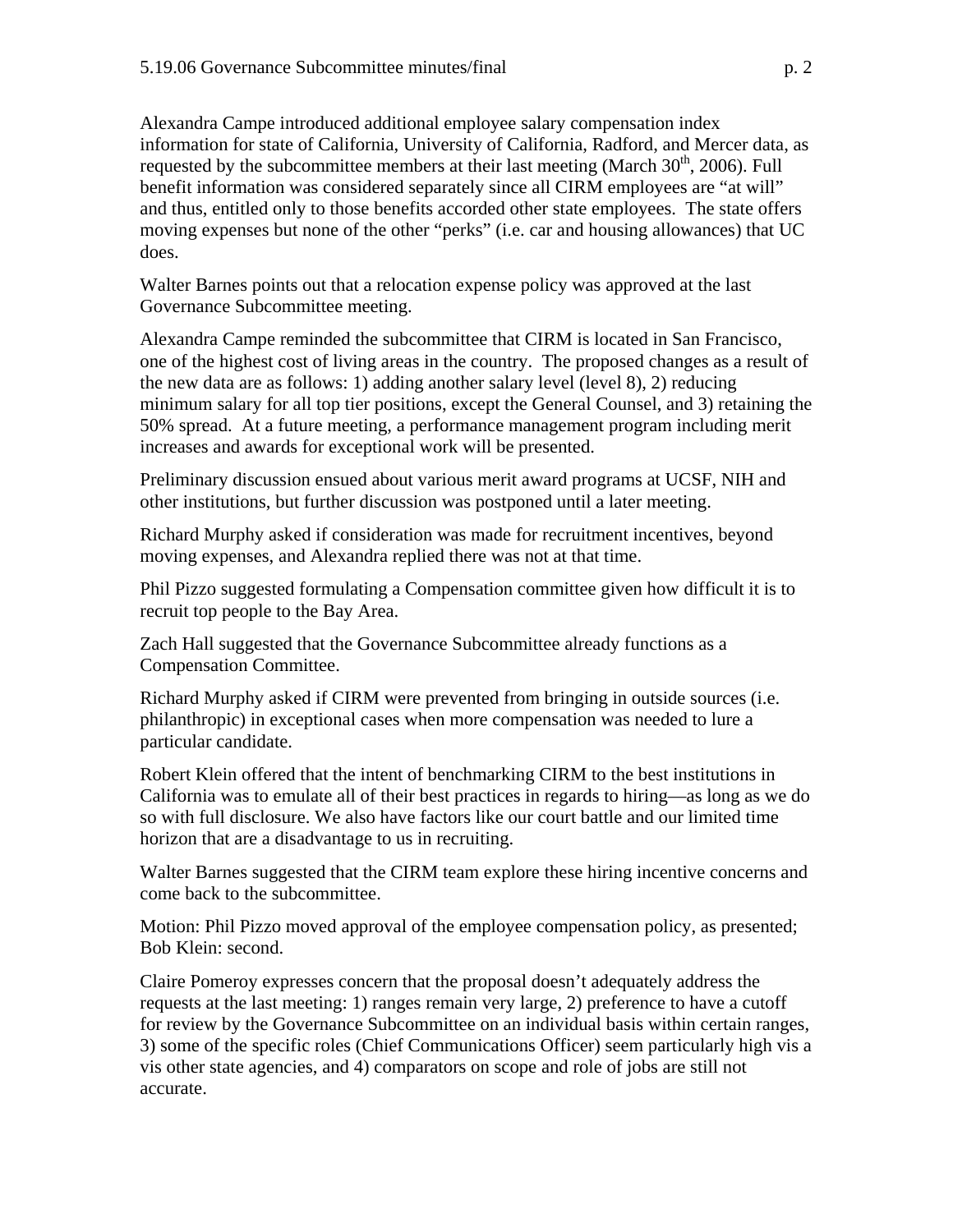Robert Klein suggests the Governance Subcommittee be explicit about which salary cases are brought before it, to ease Claire Pomeroy's concerns.

David Serrano-Sewell concurred with Claire Pomeroy and expressed concern about the General Counsel Salary range.

Zach Hall suggested the formula range could be altered.

Phil Pizzo supported larger ranges for enhanced flexibility and indicated that typically, state government benefits play a significant role as incentives.

Robert Klein responded to David Serrano Sewell's concern by commenting on the extraordinary scope of the General Counsel position in the CIRM context.

Zach Hall suggested dropping the salary range to 50%.

Claire Pomeroy agreed with Zach Hall's suggestion and added that she would like for the Governance Subcommittee to review specific compensation packages for employees at level 4 and above.

Zach Hall requested level 7 and above.

Phil Pizzo suggested 75-80% of the range and above would require review by the Governance Subcommittee and also offered the Stanford experience of making offers "contingent upon board review."

Zach Hall restated that any salary proposal that was 1.4X the minimum would have to be contingent upon Governance Subcommittee approval.

Claire Pomeroy offered the example at University of California: any salary above \$148,000 would have to receive specific regent approval and the idea of an "Executive Committee" of the Governance Subcommittee for the purpose of pre-reviewing salary proposals.

Robert Klein suggested that only levels 9 and 10 would need to go to the ICOC for approval and Sherry Lansing and Tina Nova could act as a "sounding board" for Zach on the question of salaries.

Zach Hall suggested adding Claire Pomeroy and Phil Pizzo to the Executive Committee.

Scott Tocher explained that consultation with more than two board members violates the Bagley-Keene act.

Rich Murphy expressed concern about a two-person Executive Committee structure.

Phil Pizzo summarized the motion proposal: 1) the ranges be reduced to 50% range for all positions, 2) any offers for any salary level from 6-10 that exceed 80% will come before the Governance Subcommittee for approval, 3) any offers that exceed the upper limit of any defined range will have to go to the ICOC after review by the Governance Subcommittee.

David Serrano Sewell reiterated his concern about lack of adequate comparators.

Robert Klein conformed his "second" to Phil Pizzo's modified motion.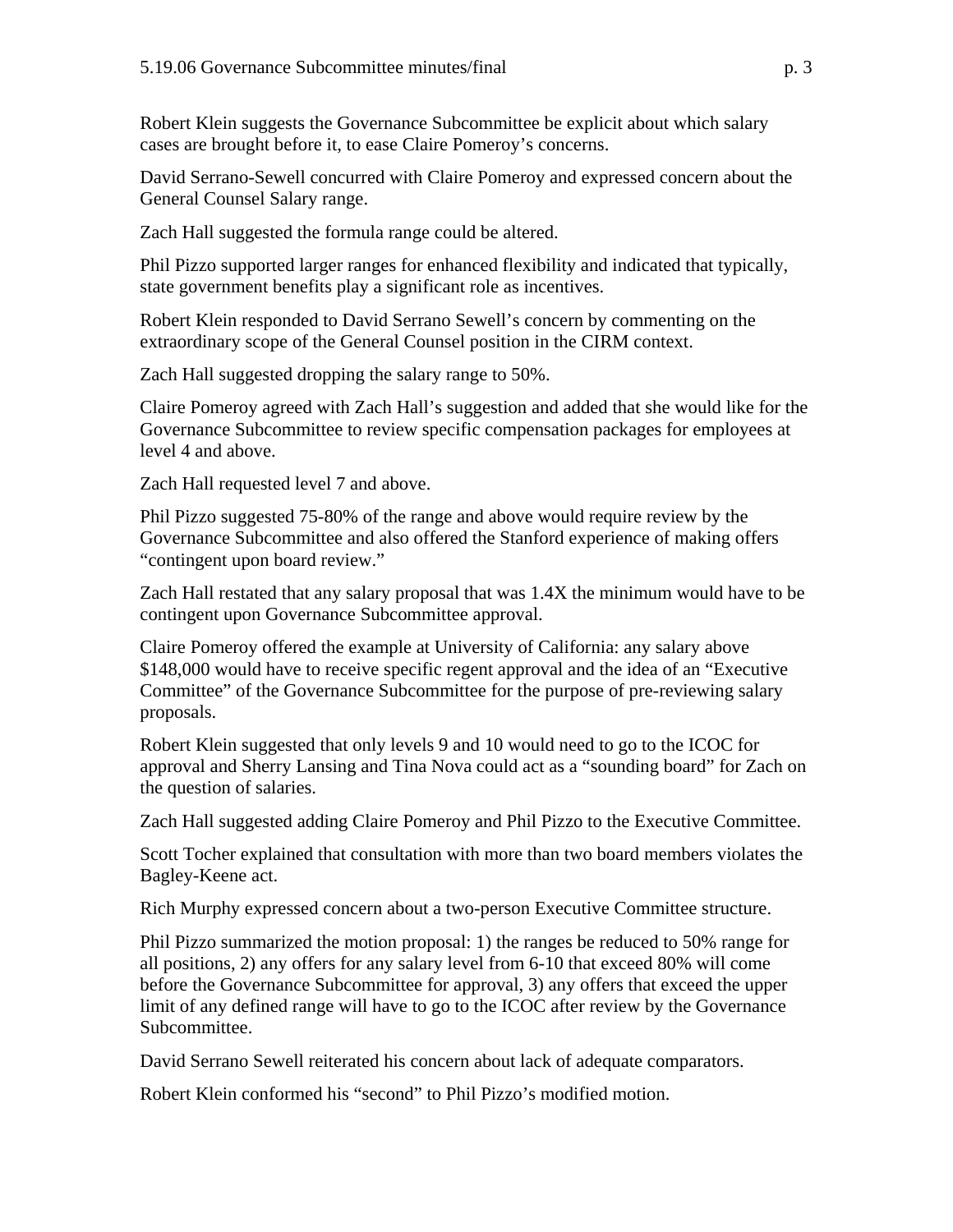Don Reed (member of the public) expressed concern about reducing salaries and dismissed concerns about momentary scrutiny from the public.

John Simpson (member of the public) expressed concern that the 80% rule should also apply to salary levels 1-4.

Phil Pizzo suggested that in lieu of requiring review on the lower ranges, that periodic reports be given to the Governance Subcommittee on activities in the upper range, and Zach Hall agreed.

# *3 b. CIRM Internal Governance Policy*

Zach Hall introduced the CIRM Internal Governance Policy as a companion piece to the ICOC Bylaws describing the respective duties of the President's Office and the Office of the Chairman, including an organizational chart.

Tina Nova asked about the genesis of the document.

Zach Hall told the Subcommittee that the process began in the summer of 2005 with the hire of a management consultant and was determined to be a separate policy from the ICOC Bylaws, although developed in parallel, and that there had been some modifications along the way.

Robert Klein expressed his wish for two amendments 1) expanded travel policy within the Office of the Chair and 2) ability to assign offices within the Office of the Chair.

Phil Pizzo expressed support for the document as a good template and moved approval. Richard Murphy: second.

Zach Hall reminded the Subcommittee that the President is responsible for approving all out-of-state and out-of-country travel and his need for this policy to be consistent across CIRM, including pre-approval by the Department of Finance. Secondly, Zach commented on how symbolically important office assignments are and the need for this policy, too, to be consistent across CIRM. There has been the potential for a schism between the Office of the President and the Office of the Chair, and it is important for the CIRM to be as unified as possible.

David Serrano Sewell suggested no approval at this time because the refinements Robert Klein mentioned had not been worked through.

Zach Hall expressed concern that the process had begun in September and he would be happy to abide by the Subcommittee's wish in regards to the refinements and agreed with Phil Pizzo that this is an "organic" document that could be further refined later.

Robert Klein suggested he was 98% content with the document but disagreed on travel policy and office assignments.

Tina Nova agrees with the importance of office assignments on the perception of status and employee morale and supported a policy where assignments conform to seniority.

Claire Pomeroy suggested that it is still important to name some officer as ultimately responsible and there is a dispute that needs to be resolved one way or the other.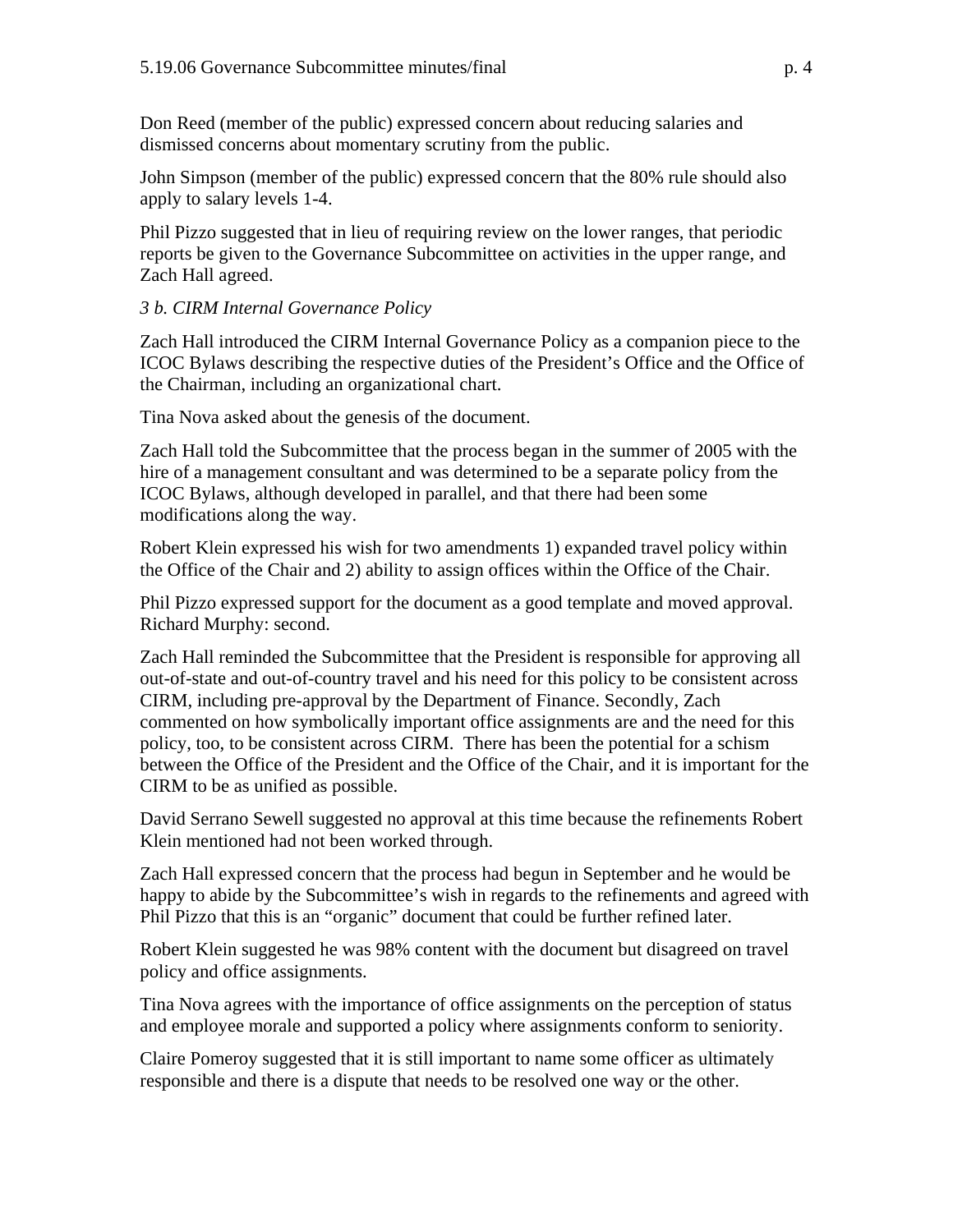David Serrano Sewell referred to Proposition 71 and expressed support for giving the ultimate responsibility on issues of travel and office assignments to the President.

Robert Klein expressed concern that micromanagement leads to poor performance.

Richard Murphy asked Zach Hall if he was uncomfortable with the process of recommending and having ICOC approve a certain budget allocation for the Office of the Chair for Bob to oversee as he wished.

Zach Hall responded that he is held responsible for the activities of the employees of CIRM and feels strongly it is important to have unified policies.

Phil Pizzo suggested that the President should approve travel of the Office of the Chair exceeding approved budget and devise an office assignment policy in accordance with the compensation levels just approved.

Zach Hall expressed his support but insisted that the final responsibility should lie with the President.

Claire Pomeroy commented that Phil Pizzo's solution was a good one but only addressed the symptom and not the larger issue of lack of trust.

Phil Pizzo acknowledged Claire Pomeroy's comment and suggested modification of the Internal Governance Policy for the two specific solutions he described.

Walter Barnes reminded the Subcommittee that the current travel policy says that the President is to approve travel for all CIRM employees and the Chair to approve all outof-state travel or out-of-country travel for himself and the ICOC.

Robert Klein was concerned with that policy because he felt it reduced his flexibility to travel at a moment's notice in times of crisis.

Phil Pizzo asked for a restatement of the motion: any travel exceeding the approved budget would have to be approved by the President, and an office assignment policy will be developed that corresponds to the CIRM compensation policy, and all final decisions will rest with the President. Richard Murphy reaffirmed his second.

David Serrano Sewell and Richard Murphy expressed the need to readdress the situation of lack of trust in the future.

John Simpson (member of the public) suggested adopting the policy as it was submitted to give the President direct management over CIRM employees.

Motion passes.

# *3 c. CIRM FY 2006-2007 Budget*

Walter Barnes presented an updated budget for the first 6 months of FY 2006-2007, including a break down of all four cost centers, with two scenarios (Scenario 2 contemplates selling an additional \$34 million in Bond Anticipation Notes (BANs)).

Robert Klein congratulated Walter on the no-exceptions opinion on the CIRM audit. Robert Klein requested an amendment, contingent on closing the next round of BANs, to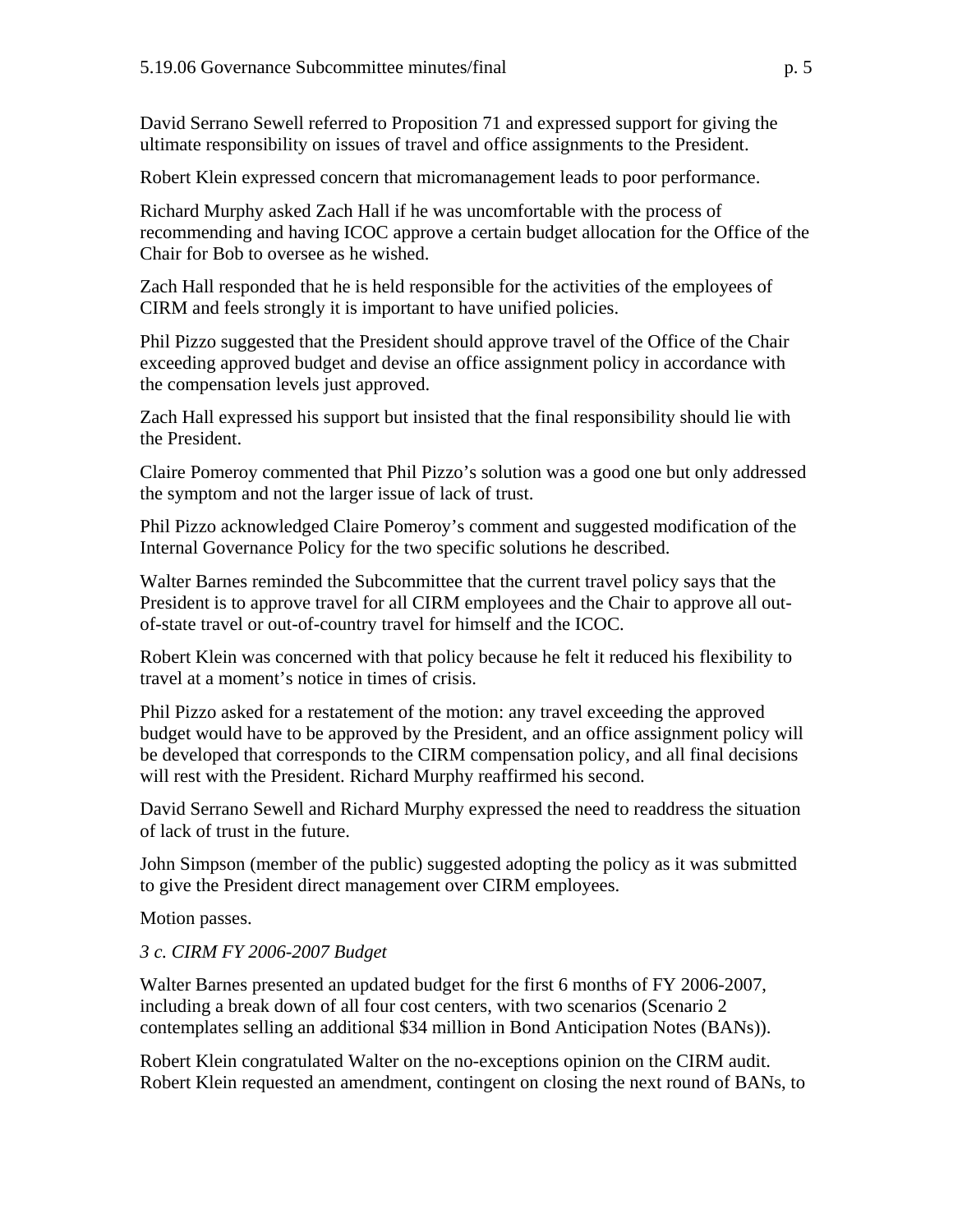hire additional administrative support for patient advocate ICOC Members, and Claire Pomeroy and Phil Pizzo concurred.

Richard Murphy expressed a preference to provide any kind of administrative support locally within the CIRM's office.

Claire Pomeroy moved to recommend approval of the budget for the first six months. Second: Phil Pizzo.

Motion Passes

# **Agenda Item #4: Consideration of [update on contracts](http://www.cirm.ca.gov/meetings/pdf/2006/05/051906_item_4.pdf)**

Alex Campe referred the committee to her standard report on all executed contacts and interagency agreements. For contracts exceeding \$100,000 for approval by the Governance Subcommittee: up to \$200,000 for Institute of Medicine, Mosaic Services, and Brobeck Event Management in connection with our Egg Donor Risk Conference. For third-party contracts exceeding \$250,000, Alex offered an informational update on the PriceWaterhouse Coopers strategic plan contract, capped at \$400,000. The one contract that required a vote was the Arlington Group for grant management.

Zach Hall spoke in support of how important the Arlington Group contract was for CIRM's grant review and management efforts.

Claire Pomeroy expressed concern that the Arlington Group hadn't been formally bid, even though staff thoroughly explored the market of options.

Walter Barnes replied that there weren't many options for such an "off the shelf" product and that the team thoroughly vetted all of them.

Robert Klein made a motion to recommend approval of the Arlington Group contract. Second: Phil Pizzo.

Motion passes.

# **Agenda Item #5: Consideration of [proposed](http://www.cirm.ca.gov/meetings/pdf/2006/05/051906_item_4.pdf) amendments to CIRM Gift Policy**

Walter Barnes presented the policy and procedure for accepting real and personal property and naming, with amendments, as discussed at a prior Governance Subcommittee meeting and a prior ICOC meeting. Those amendments include 1) naming policy is reserved for the ICOC, 2) a clarification on limiting gifts requiring an expenditure of funds to those cases where the initial or ongoing expenditure will exceed or equal or exceed the value of the gift, and 3) Executive committee approvals are reported to the ICOC for information, 4) the ICOC changed the delegation from \$5 million to \$3 million, and 5) a report will be provided to all donors except those giving de minimus amounts.

John Simpson (member of public) asked if the names of the donors from the SF Gala fundraiser will be made public.

Zach Hall responded that the gala was being organized by a local SF committee, not CIRM. All donations will go to the San Francisco Foundation which will pay for the expenses associated with the gala and then we will receive the balance. When those